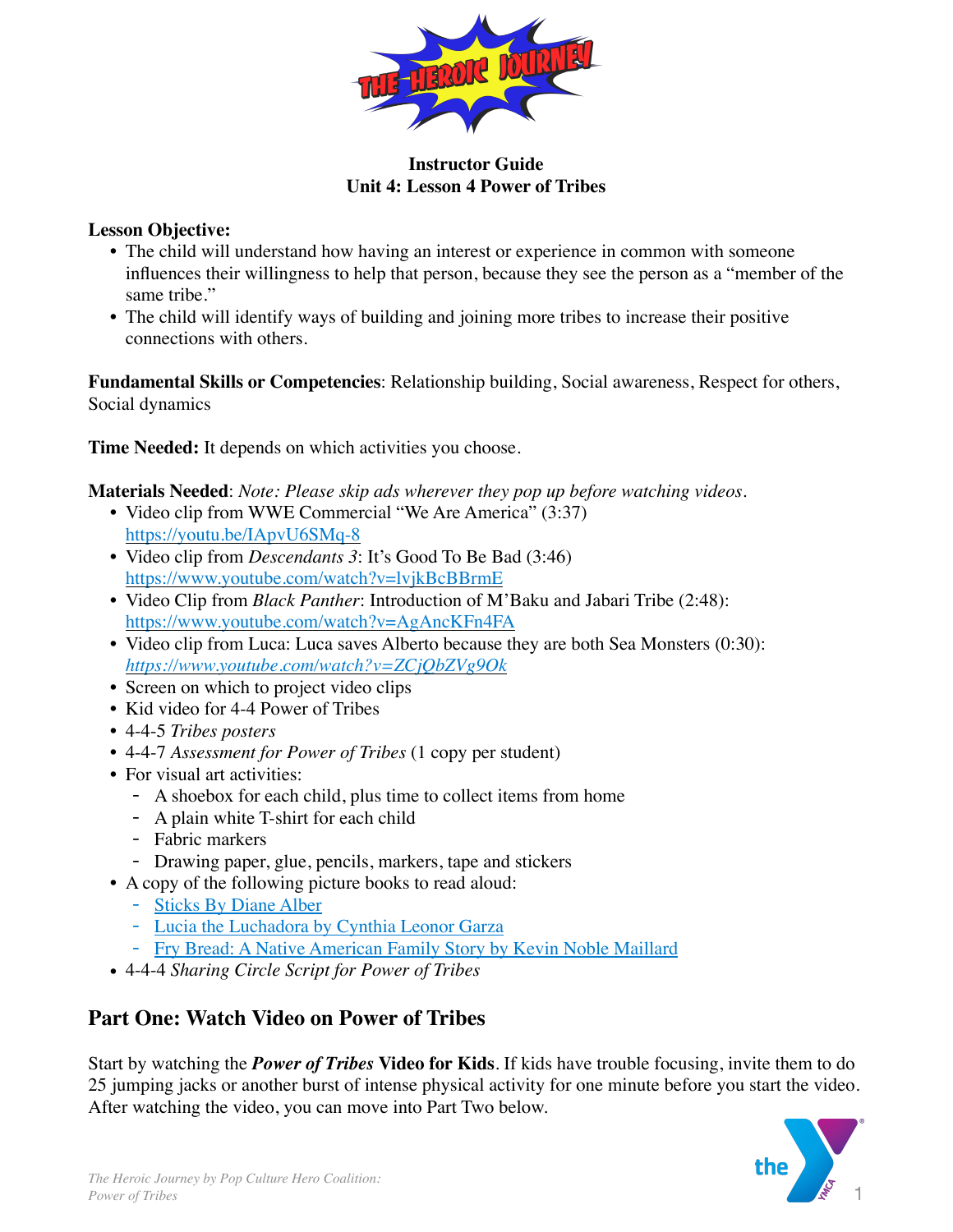# **Part Two: Discussions on Power of Tribes**

**Lesson Essential Question:** How does belonging to the same tribe affect how a person will treat someone?

## **Introductory Hook/Question to Engage Students:**

## **John Cena video:** *Love has No Labels: We Are America***.**

*Note: This video mentions that Americans come in different races, genders, sexualities, sizes, and ethnicities.* Before watching, tell the children:

- "We are going to start by watching a commercial produced by the WWE (World Wrestling Entertainment) that features John Cena, a popular professional wrestler.
- As John Cena talks, take notice of all the different types of people featured in the background as he walks down the street.
- People that look very different and may not seem to have much in common with one another are actually part of the same tribe: American citizens.
- As a group, watch the video, *Love Has No Labels: We Are America* (3:37), and please remember to choose "skip ads" on the video: <https://www.youtube.com/watch?v=IApvU6SMq-8>
- After watching, ask the kids the following questions:
	- 1. Why is it important to listen to John Cena's message that "to love America is to love every American, regardless of their background or differences"?
	- 2. What did you notice about the different people featured in the background (on the sidewalks and in the street)?

## **Discussion of Key Teaching Concepts About Power of Tribes:**

## **Key Concept One: A tribe is a group of people that has something in common.**

- Remember, you can't know everything about a person from their appearance, or from casual contact. You have to be open and willing to talk to other people.
- Try to notice what you have in common with others.

# **Key Concept Two: Psychology shows we are much more likely to help someone when we see a connection with them.**

- The people we are *most* likely to step in and help are family members or close friends.
- Any sort of connection increases your feelings of empathy and sympathy.

# **Key Concept Three: You are part of many tribes. As you change and grow, you can join new tribes.**

- By making simple connections with other kids and adults, you can train yourself to care about others more. You can create stronger ties to people in your community simply by having conversations.
- Some tribes you will belong to your whole life, and others will come and go. Both types of tribes are important.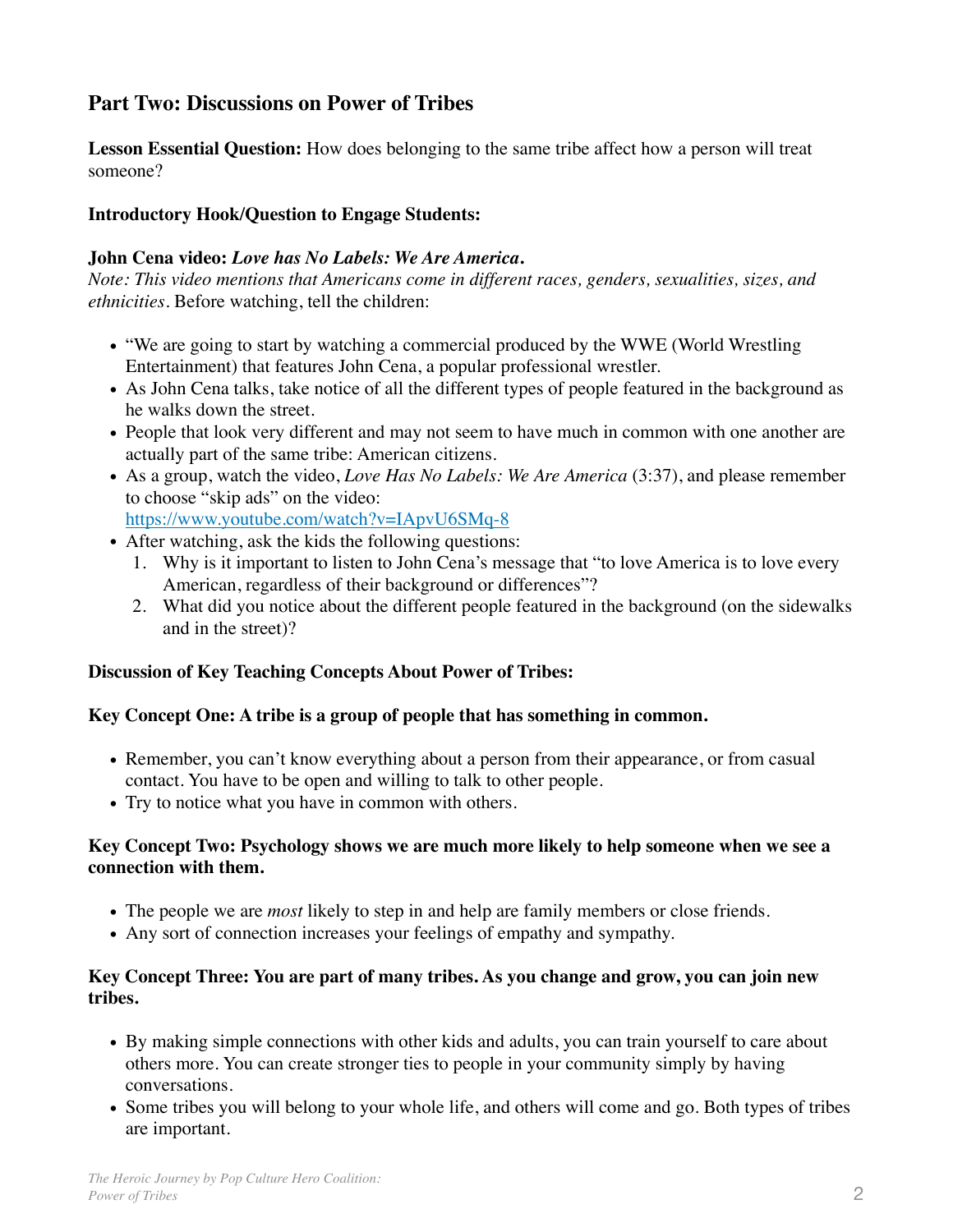# **Part Three: Activity Options**

For a one-page brief summary of quick activity options, please see *4-4-3 Quick Guide to Breakout Activity Options for Power of Tribes.*

# **Activity Option 1: Identifying Tribes through Posters**

#### **Before class starts or before the group meets:**

Print and enlarge copies of the *4-4-5 Posters: The Power of Tribes* or handwrite the contents of each poster onto a larger piece of paper. Tape the posters around the classroom or community space. Note that there is a blank poster included that you can customize for your classes.

- 1. Have students get a pen, pencil, or marker. Explain that they will be writing their name on various posters around the room. They should sign any poster that describes a group that they belong to. Give them ten minutes to circulate around the room, read, and sign all the posters that they belong to.
	- Tell kids: "All around the classroom I have hung posters that have a type of group, an opinion, or some other description written on them. For example, one poster says, "I have taken dancing lessons." If the description is accurate for YOU (i.e., you HAVE taken dancing lessons) you will write your name on the poster. If it does not describe you, just leave and move on to the next poster. Some of the posters have quite personal statements on them, but please try to be honest."
- 2. After 5-10 minutes, ask students to stop adding their names to the lists and take a quick tour around the room to see the results. After a few minutes, call them back together as a large group. Have them consider the number of names that appeared on each poster.
	- Tell kids: "Now that you've had a chance to see the results, you'll notice that some posters have lots of names on them! And some of them probably have a group of names of people you might not normally think you have much in common with."
- 3. **Discussion Questions:** Have students discuss how it feels to discover they have something in common with their peers.
	- Ask kids: "How might it affect how you treat someone when you learn they share a connection with you?
	- Did anything surprise you? Is there anyone that has something in common with you that you didn't expect?"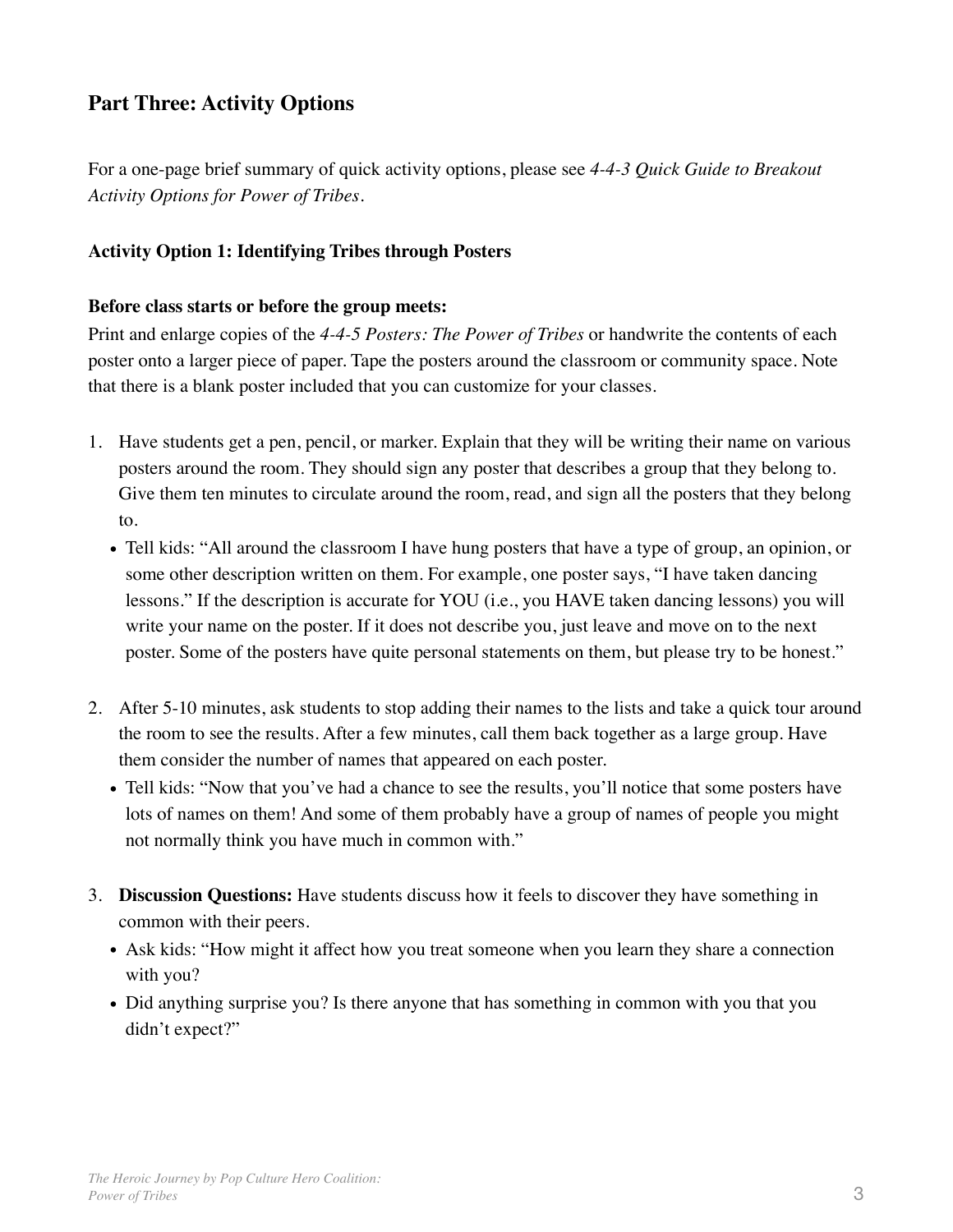# **Activity Option 2: Watch video clip** *Luca Saves Alberto* **and hold discussion.**

- Before watching, tell the children: "Luca and Alberto are sea monsters that are secretly living as humans. The townspeople are terrified of sea monsters. Luca and Alberto cannot get wet or they will change back from humans to sea monsters. In the scene you are about to watch, Luca is participating in an important bicycle race. During the end of the bike race, it starts to rain. A mean villager traps Alberto under a net to show the other townspeople what happens when Alberto gets wet. Luca gives up his own chance to stay dry and keep his identity secret because he chooses to rescue Alberto. Now everyone knows they are both sea monsters."
- As a group, watch the video clip of *Luca Saves Alberto*. (0:30), and please remember to choose "skip ads" on the video:

<https://www.youtube.com/watch?v=ZCjQbZVg9Ok>

- After watching, ask the kids the following questions:
	- 1. Why does Luca save Alberto from under the net?
	- 2. What does it mean that Luca reveals he is also a sea monster in a town that openly fears sea monsters?
	- 3. How do you think Alberto feels when Luca chooses to help him?
- Invite children to create a skit about what might have happened if Luca had not decided to help Alberto.
- Invite groups who elected to create skits to perform them for the whole group.

## **Activity Option 3: Watch video clip from Descendants 3:** *It's Good to Be Bad* **and hold discussion.**

- Before watching, tell the children: "In this video, the children of the fairy tale villains all live on the Isle of the Lost, and they are known as the VK (for 'Villain Kids'). In an earlier movie, four of the Villain Kids were chosen to leave the Isle of the Lost and attend Auradon Prep, a fancy school for the children of the fairy tale heroes. In this song, the original four Villain Kids get to choose four more Villain Kids to come with them to Auradon Prep. Today is sign-up day. The song is a rallying cry to encourage Villain Kids to be proud of who they are and sign up for a chance to represent the Isle of the Lost."
- As a group, watch the video clip "It's Good to Be Bad" from Descendants 3 (3:46), and please remember to choose "skip ads" on the video:

<https://www.youtube.com/watch?v=lvjkBcBBrmE>

- After watching, ask the kids the following questions:
	- 1. What does it mean to be from the tribe of the Isle of the Lost?
	- 2. What role does pride play in identifying with the Isle of the Lost?
- Invite children to create a skit about what might have happened if Villain Kids did NOT identify as members of a tribe and did NOT want to represent the Isle of the Lost at Auradon Prep.
- Invite groups who elected to create skits to perform them for the whole group.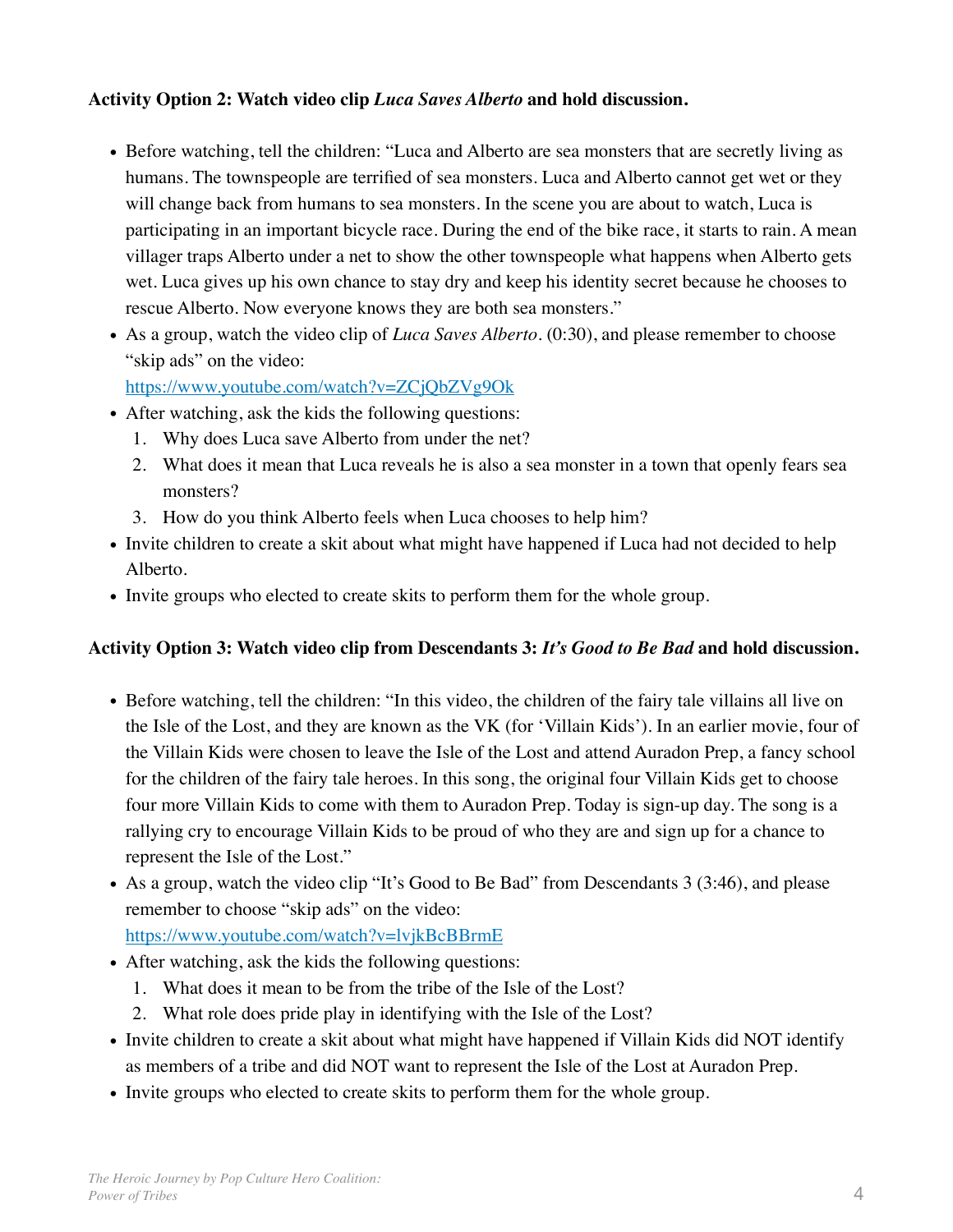**Activity Option 4: Reading aloud activity**: We recommend the following books that embody the themes of this lesson plan. After reading each book aloud, ask the children how it relates to the idea of belonging to tribes. Children may draw pictures of the story as they listen.

- [Sticks By Diane Alber](https://www.amazon.com/dp/1732934614/ref=sspa_dk_detail_1?psc=1&pd_rd_i=1732934614&pd_rd_w=ZDjym&pf_rd_p=7d37a48b-2b1a-4373-8c1a-bdcc5da66be9&pd_rd_wg=w2J1n&pf_rd_r=WK4F82WP)
- [Lucia the Luchadora by Cynthia Leonor Garza](https://www.amazon.com/Lucia-Luchadora-Cynthia-Leonor-Garza/dp/1576878279/ref=sr_1_3?crid=1M5C0NTWL077F&dchild=1&keywords=latino+heroes+book+for+kids&qid=1610502411&sprefix=latino+heroes,a)
- [Fry Bread: A Native American Family Story by Kevin Noble Maillard](https://www.amazon.com/Fry-Bread-Native-American-Family/dp/1626727465/ref=pd_bxgy_img_2/144-2974703-8248421?_encoding=UTF8&pd_rd_i=1626727465&pd_rd_r=c47c0d14-e3f2-4f45-849f-499820981545&pd_rd_w=9opIh&pd_rd_wg=hqSgY&pf_rd_p=f325d01c-4658-4593-)

**Activity Option 5: Physical activity**: The children will explore the power tribes through physical games.

- 1. **Capture the Flag**: Divide kids into two teams. Each team has a brightly-colored flag (or beanbag or T-shirt). Divide the playing space into two territories, one for each team. Each team places a flag in their territory, and the other team tries to capture the other's flag. Full rules here: <https://www.verywellfamily.com/how-to-play-capture-the-flag-1257384>
- 2. **Team Dance-Off**: Divide kids into teams of 3-5 kids. Each team creates a unique team dance. The instructor picks one common movement that has to be included in every team's dance (i.e. a jumping jack, somersault, push-up. Kids practice their dances and each team performs.
- 3. **Animal tribes relay races:** Have the children form two lines. Place cones at the other side of the gym or the field. Each line needs to come up with a tribe of animals/creatures that they will be (i.e. sea creatures; jungle animals; farm animals; dinosaurs, insects, birds). Everyone in the line moves like one of the animals or creatures from their tribe as they race to the cones and back. After everyone has a turn, the teams switch tribes and repeat the races.

**Activity Option 6: Drama/Theater activity**: The children will create skits about this week's theme, which is *Power of Tribes*. Below are prompts.

- **Moon Trek:** You are selected by NASA to put together the first team of humans that will be starting a camp on the moon. You need to create a tribe that has the best chance of finding a way to survive. Who should you bring? What skills should they have? Hold a live TV interview to introduce the world to the team that will set up a camp on the moon.
- **Creating a New Club:** You get to start a new club at your school, camp, or YMCA. It has to be a club for people that does not already exist at your organization. What will your new club be called? How will you recruit new members? Make a skit to present to other kids to invite them to join your new tribe!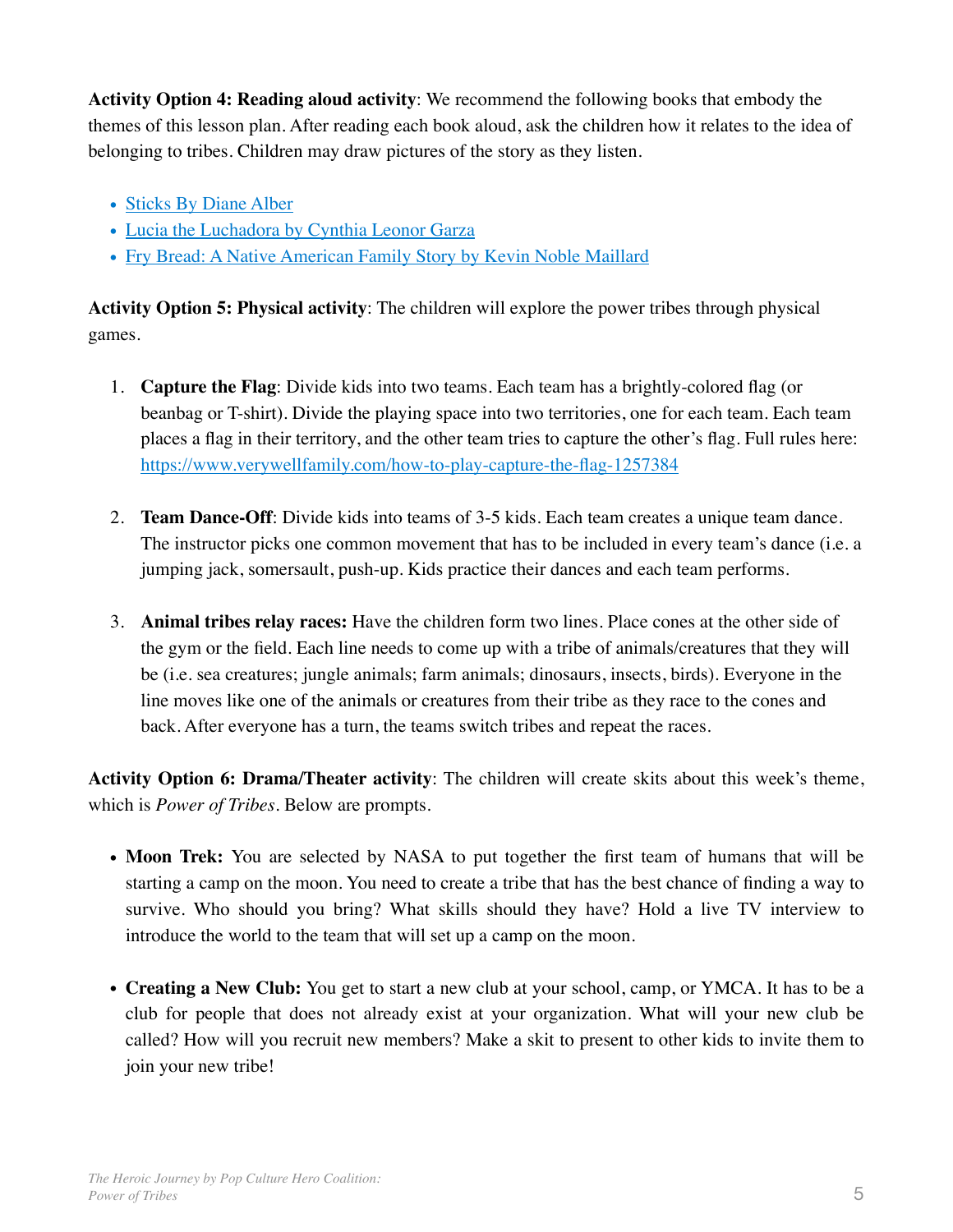**Activity Option 7: Visual Art activity:** Kids will do art projects about belonging to a tribe.

- **Create your own team T-shirt:** Imagine you are the leader of a team (any kind is fine sports, superheroes, artists, a band!) and you need to design your team T-shirt. Print copies of *4-4-6 Tshirt template* and give one to each child. Have kids use pencils to pre-plan their T-shirt by drawing their design on a paper T-shirt first. When ready, each child will receive a fabric T-shirt and can use fabric markers to draw their design on it.
- **Shoebox of your tribes:** Tell kids about this project in the beginning of the weeks so they can bring in items. Each child will put together a shoebox that includes objects that represent different tribes to which they feel a connection. Ideas: draw or decorate inside the shoebox; paste pictures from magazines in it; put small toys or keepsakes from one of their fandoms in it (i.e. Minecraft); print out lyrics from a song or poem and tuck them inside. Follow-up: hold a sharing circle and invite each kid to explain what's in their box.

# **Accommodations/Modifications** for diverse learners in your classroom:

Consider your students when choosing which tribes posters to use. Some may be appropriate, some may be too sensitive, and there may be others, not included, that suit your students. Use the blank poster to add any tribes that you find appropriate.

Additional ideas for poster labels: I like to play video games; I like to dance; I'm an artist; I'm into hip hop; I like rock; I'm a comedian/ class clown; I like to try different foods; I like to read comic books; I'm an anime fan; I like to skateboard; I'm a Star Wars fan.

# **Part Four: Assessment**

If you want to do a formal assessment at the end, hand out one printed copy to each child of *4-4-7 Assessment for Power of Tribes*. Ask the children to answer the questions and do the written exercise. For primary students, you can talk through this assessment as a discussion or have them draw pictures.

ANSWERS: The correct answers are indicated in **bold**.

- 1) People are
	- a) Only allowed to belong to one tribe.
	- b) Unable to join new tribes once they pick a tribe.
	- **c) Always finding and joining new tribes as they grow up.**
	- d) All of the above.
- 2) People are more likely to help someone who belongs to the same tribe as they do.
	- a)**True** b)False